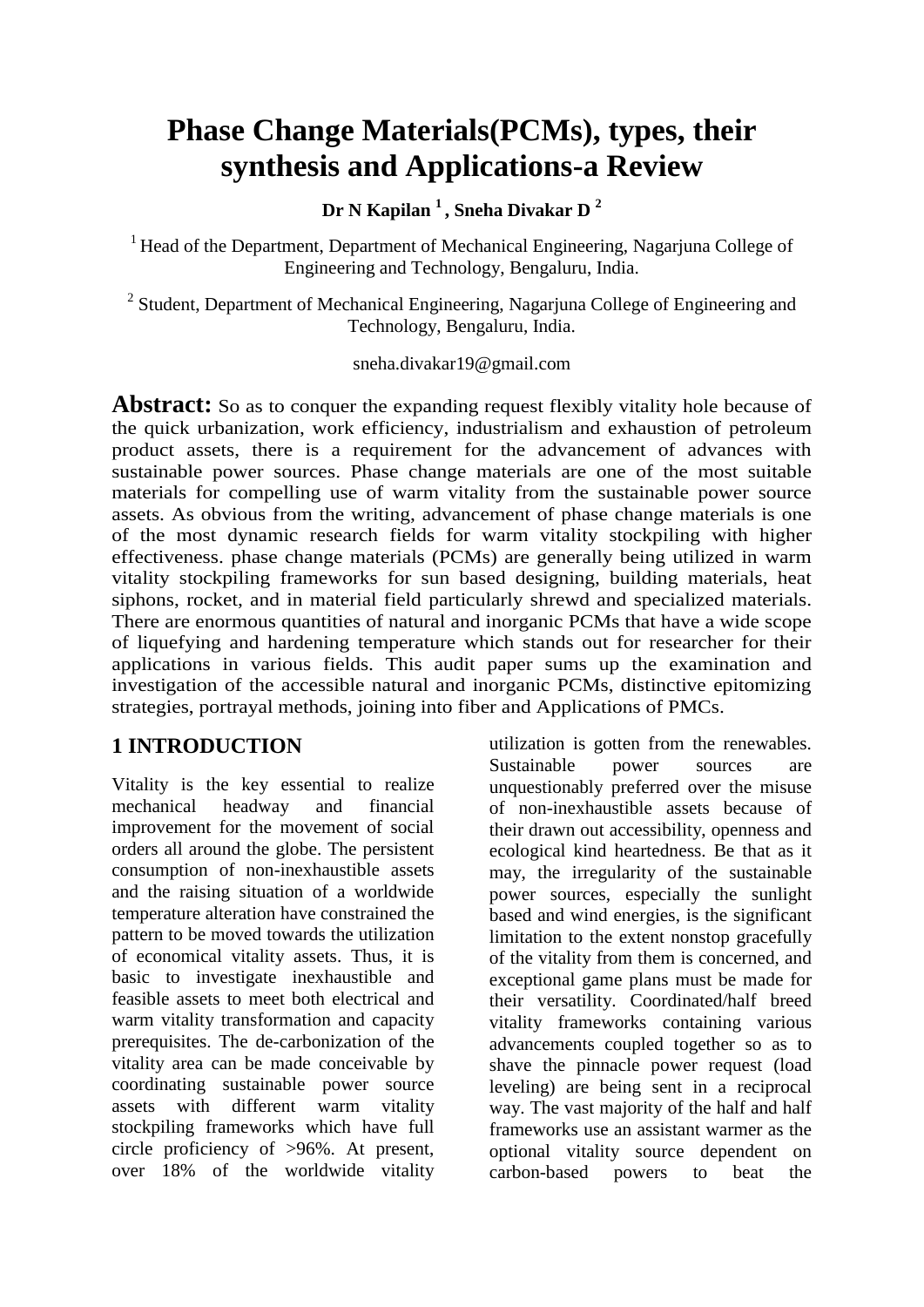irregularity of sustainable power sources. Be that as it may, the reliance on auxiliary vitality sources/carbon-based energizes can be limited by the use of warm vitality stockpiling (TES) towards effective and cleaner vitality frameworks, along these lines upgrading the unwavering quality of warm vitality from inexhaustible sources and eventually checking an Earth-wide temperature boost. Notwithstanding that, if the vitality creation surpasses the vitality request, TES frameworks can be utilized to store the overflow vitality and scaffold the interest gracefully hole by conveying during the pinnacle power demand. Phasechange material (PCMs) offers a substitute arrangement in vitality stockpiling. Utilizing a comparative warmth move foundation, PCMs have the capability of giving a progressively productive methods for capacity. Favorable circumstances of natural PCMs incorporate no corrosives, low or no undercooling, and synthetic and warm strength. Disservices incorporate low stage change enthalpy, low warm conductivity, and combustibility. Inorganics are worthwhile with more noteworthy stage change enthalpy, however display weaknesses with undercooling, consumption, stage partition, and absence of warm soundness. The more noteworthy stage change enthalpy in inorganic PCMs make hydrate salts a solid applicant in the sun powered vitality stockpiling field.

# **1.1 NEED OF PCM**

1. We are particularly keen on PCMs today: Phase Change Materials are increasing a ton of consideration nowadays, on the grounds that their innovation preparation level (TRL) is near business use for warm vitality stockpiling; This way to ingest warmth or cold when in overabundance, and convey it back later when needed.Ideally, the objective is to store warmth or cold correspondingly to how we store electrical vitality in batteries, utilizing charging and releasing stages. Contrasted with different strategies to store heat, Phase Change Materials make warm capacity units increasingly minimized and can work on a tight temperature run, which means lower heat misfortunes. Since the liquefying and hardening happen at an about steady temperature, it is conceivable to store a lot of warm vitality from hot or cold streams, just a couple of degrees above or underneath the working temperature. Warm vitality stockpiling is of high enthusiasm for the business, where enormous endeavors are attempted to lessen in general vitality utilization and abstain from squandering abundance vitality. Another bit of leeway of warm vitality stockpiling is the capacity to level the vitality utilization through pinnacle shaving. By putting away warmth or cold during low interest and conveying it back during top interest, we can introduce littler warming or cooling gadgets and decrease speculation costs. This favorable position, combined with a future viewpoint of a lot higher vitality cost during top interest, is absolutely what will accelerate the usage of PCM-based arrangements in Norway.

2. The future point of view of a lot higher vitality cost during top interest is absolutely what will accelerate the execution of PCM-based arrangements. Anticipating that pinnacle shaving is picking up need in Norwegian and universal vitality strategies, and being very much aware of the pioneer job that Norwegian industry for the most part holds with warm vitality advances, SINTEF has wagered on Phase Change Materials as outstanding amongst other up and coming advances for warm vitality stockpiling.

Utilizing PCMs for heat stockpiling with wood ovens makes it conceivable to discharge heat significantly after burning, without overheating the room, and accordingly improve the warm solace over the long haul. One case of Phase Change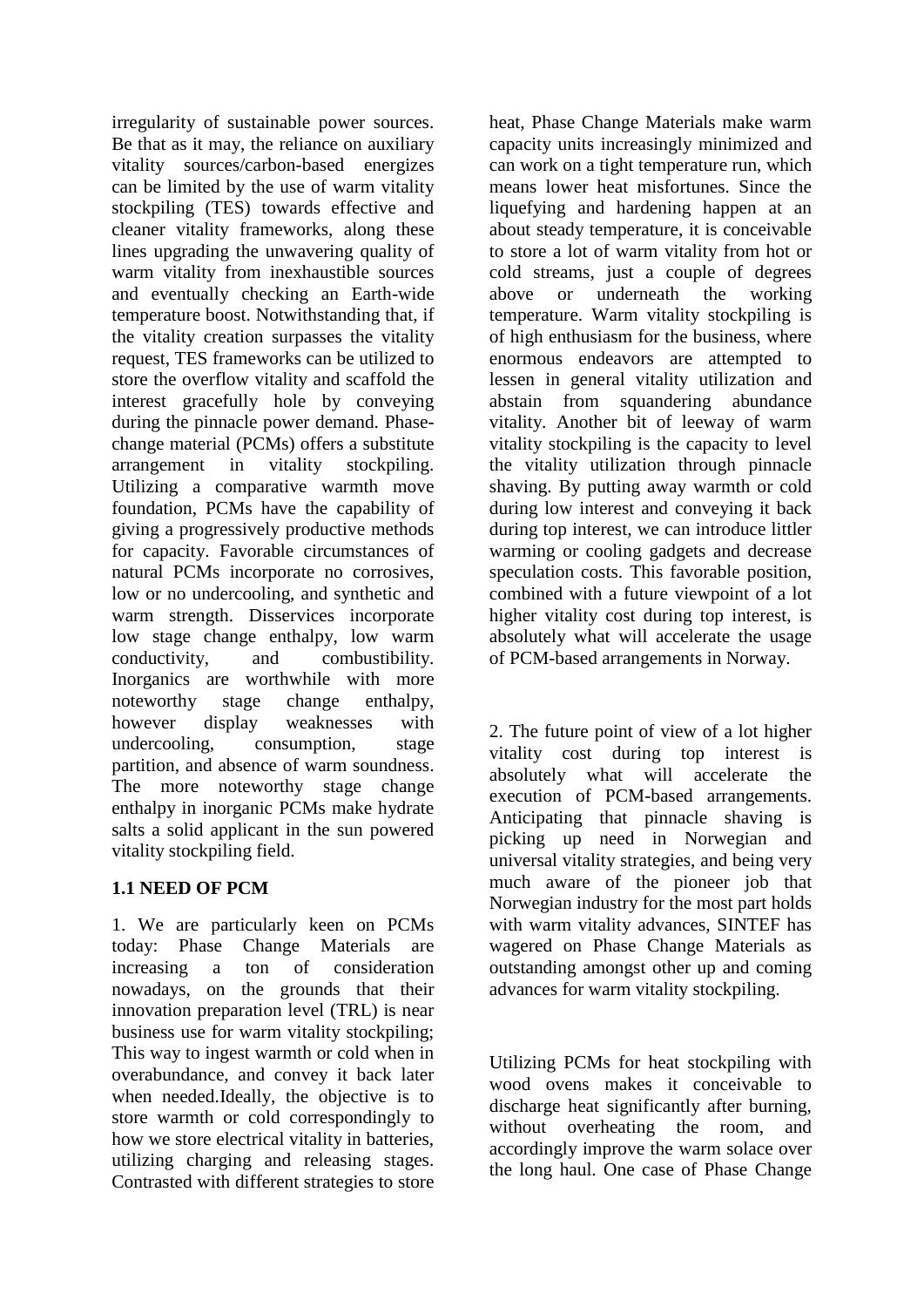Material application centers around wood ovens. In new, present day structures, warm protection is viable to such an extent that wood ovens regularly overheat the house. One arrangement is to build up a warmth stockpiling utilizing PCMs to assimilate some portion of this abundance heat before it arrives at the room and convey the warmth back likewise after the ignition closes.



#### **Figure 1**- Heat release from one wood batch v/s time

This adds to expand the span of the warmth discharge to the room giving more noteworthy warm solace in the house for a more drawn out timeframe. In the PCM-Eff venture, one idea has been numerically tried and given promising outcomes that pulled in the consideration of the Norwegian wood oven makers.

It takes around 5 hours for the hot gas streaming out of the wood ovens to soften the PCM encompassing the smokestack (see liquefying liveliness). After the ignition closes, the PCM will gradually set and discharge warmth to the space for around 6 hours.

3. Stage Change Materials can spare vitality in markets:

Another promising model in center in the PCM-Eff venture is the reconciliation of a PCM-based cold collector in refrigerated food show cupboards, for example, those found in grocery stores. The cooling of each show bureau is turned off a few times each day to abstain from building ice on the warmth exchangers, specifically evaporators, that chill off the coursing air. These periods without cooling are called defrosting cycles. The PCM-unit would store cold during low interest periods and can give free cooling when the general cooling framework experiences defrosting cycles (to abstain from working of ice in the framework) or during power breakdowns. Free cooling can likewise be given during evening time, when the entryways of the presentation bureau stay shut for a few hours. Since the primary outcomes are promising, further endeavors are on-going to refine the plan and test the idea tentatively.

A PCM-based cold stockpiling coordinated in the base of a showcase bureau in store would help save new food under basic temperatures during defrosting cycles or force breakdowns. Past warm solace and new food protection, the applications for Phase Change Materials are numerous and the theme is of high intrigue around the world. There are models concentrated in Sweden of PCMbased warmth transport by truck from one industry in overabundance of warmth to another needing heat. Another quickly developing application is the PCM heat stockpiling unit coupled to Concentrated Solar Plants (CSP), putting away warmth at more than 400 °C during radiant hours and conveying the warmth back the remainder of the time. The main business arrangements are currently in organization for enormous scope heat stockpiling. A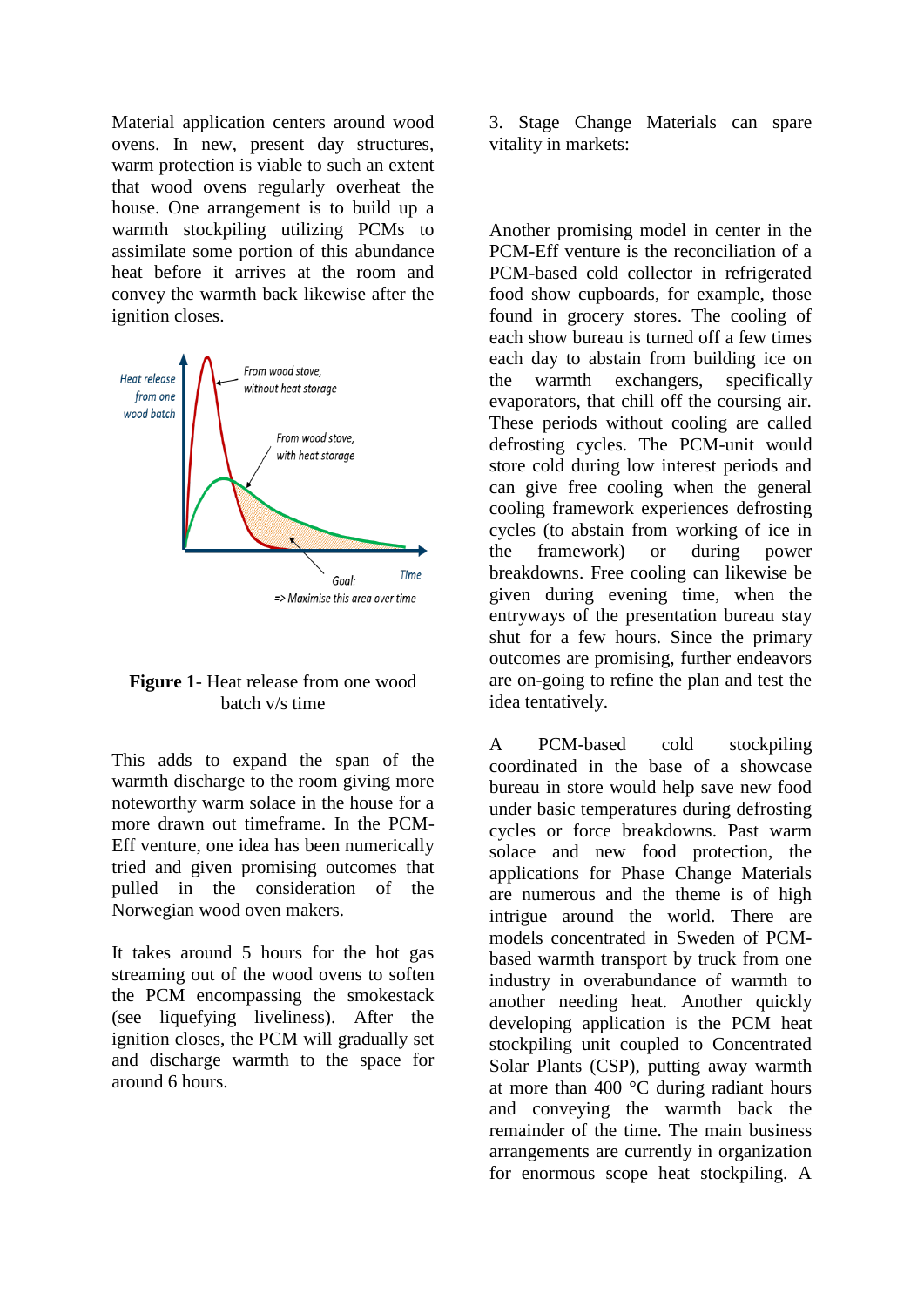wide range of ventures can discover in PCMs a feasible intrigue.

4. PCMs in profound freezing forms Another on-going advancement to be referenced is the utilization of Phase Change Materials in profound freezing forms. This is particularly significant in Norway for the food preparing industry, which faces huge amounts of fish or meat items to profound freeze inside a brief timeframe, creating high pinnacle request from the power arrange. Studies performed through FME High EFF demonstrated promising outcomes. Past getting a good deal on the power charges by lessening half of the most extreme force request, the reserve funds in the cooling framework's blower size and explicit vitality use per ton of items to freeze are additionally alluring. A devoted side project venture for PCMbased cold stockpiling is at present really taking shape in a joint effort with NTNU and SINTEF Ocean.

5. Utilizing PCM-based advancements for warm vitality stockpiling is a dependable and feasible arrangement:

PCM based advancements for warm vitality stockpiling is a dependable and feasible arrangement. From the refered to instances of uses, a discourse has been set up with the important businesses in the view to cooperate in turn off tasks. These undertakings give an extraordinary stage to, along with the business, figure out how to structure proficient warm stockpiling units that would best accommodate their applications. The result is to have exhibit units and models set up inside the following years.

# **2 TYPES OF PCM**

Hypothetically, PCMs can display stage change advances almost steady temperature and in this way they have the capacity of putting away immense measure of warmth vitality (K€urkl€ u, 1997).

Right now, the quantity of known engineered and normal PCMs is more than 500 and they have diverse warmth stockpiling limits and softening focuses. Paraffin is the most widely recognized among a wide range of PCMs which can be effectively microencapsulated and afterward either applied on materials by means of covering or joined into fiber (Pause, 2002). Those PCMs which have stage progress temperature close to temperature of human skin are clarified underneath in various headings.

## **2.1 INORGANIC PCMs**

Inorganic salts based PCMs having "n" number of water atoms can be utilized in the advancement of thermoregulating materials which display stage progress temperature going from 20 to 40C. Among inorganic PCMs sodium sulfate (Na2SO4.10H2O) otherwise called Glauber's salt is helpful and appealing because of substance and physical properties. Glauber's salt have 32.4C liquefying temperature and 254 J/g of idle warmth stockpiling limit which is truly reasonable for their application in materials (Canbazoglu, S ahinaslan, Ekmekyapar, Aksoy, and Akarsu, 2005). The creation of warm vitality in the Glauber's salt (PCM) based warm vitality framework is credited to concoction response between water arrangement and decahydrate gem (Saito, Okawa, Shintani, and Iwamoto, 2001). The utilization of hydrated salts in vitality stockpiling framework dependent on heat is gainful in light of their high warm conductivity and high volumetric stockpiling limit, and its prudent cost in advertise as for paraffin wax. The sythesis of Glauber's salt is 56% water and 44% sodium sulfate by weight. Two notable specialists, Biswas (1977) and Marks (1980), have altogether examined and contemplated the structure and warm properties of Glauber's salt as PCM.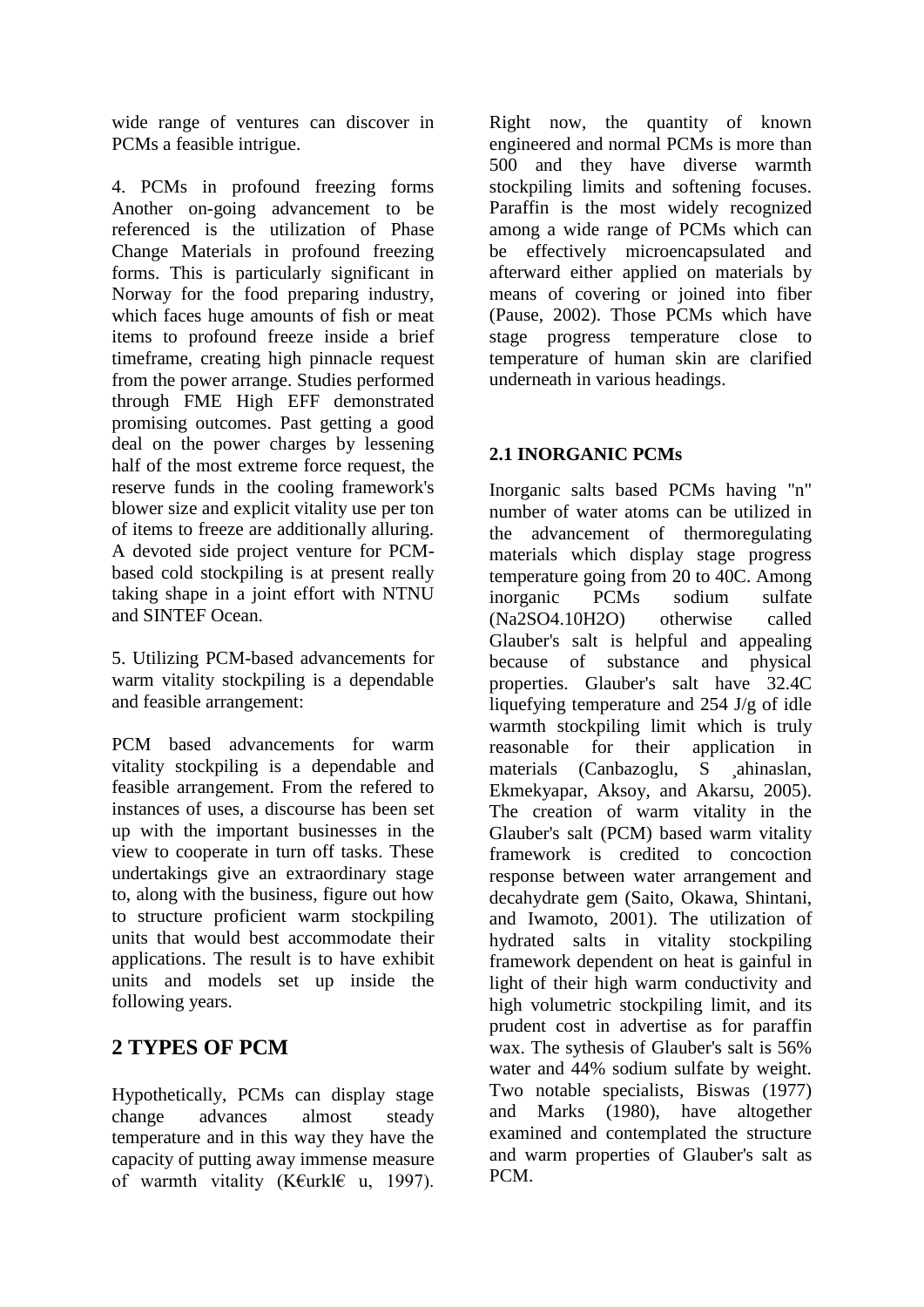#### **2.2 ORGANIC PCMs**

The side-effect of oil refining framework contains long chain hydrocarbons having CnH2nþ2 as summed up recipe. These natural PCMs are adequate for their different applications since they give a wide scope of dissolving temperature. Their softening temperature is subject to the numeral estimation of carbon particles in its synthetic structure. As a rule, they are nontoxic in nature, affordable, and their crude material exists in huge amount. Eicosane having 20 carbon molecules and n-octadecane having 18 carbon iotas are generally reasonable for their application in material field because of their nearby stage change temperature with human skin temperature (U.S. Patent No. 6,514,362 B1, 2003). In the event of paraffin wax, the expansion in chain length indicated direct relationship with increment in dissolving point which is because of incited dipole attractions between n-alkane chains, e.g., n-hexadecane display 18C softening temperature with 16 carbon iotas while n-eicosane show 36–38C with 19 carbon molecules. The inactive warmth and stage progress/dissolving temperature of some straight chain hydrocarbons are talked about in Table 1 (U.S. Patent No. 6,230,444 B1, 2001).

#### **2.3 ORGANIC PARAFFINS**

For the most part, paraffin waxes have a place with the most prevailing gathering of carbon containing PCMs. They are blends contained n-alkanes having straight-chain with summed up compound equation of CH3–(CH2)n–CH3. The point by point audits of the accessible warmth limit Later on enthusiasm for paraffin waxes and their blends moved to the investigation of their vitality stockpiling purposes. Afterward, the enthusiasm for paraffin waxes and in their blends moved to the investigation of their properties as possibility for vitality stockpiling purposes. As of late, numerous scientists have thoroughly examined the warm stockpiling properties of paraffin waxes for the advancement of warmth stockpiling materials (Sarier and Onder, 2007). The vast majority of these investigations about paraffin waxes uncover that they can retain, store, and discharge heat in enormous amount for some cycles during their stage advances between strong fluid and fluid strong. They show very high inert warmth stockpiling limits of paraffin waxes, i.e., somewhere in the range of 200 and 250kJ kg, and warm strength up to 250C. They likewise display no stage isolation during redundant stage changes, noncorrosive, artificially inactive, dependable, effectively accessible, reasonable, nontoxic, and biologically innocuous. Attributable to these extraordinary properties, natural paraffin alone and its different blends have been broadly favored possibility for heat stockpiling applications on business scale (Demirbas, 2006; Liu and Chung, 2001; Sarı, Alkan, Karaipekli, and Uzun, 2009; Sharma and Sagara, 2005).

## **2.4 POLYETHYLENE GLYCOLS (PEGs)**

PEG otherwise called poly(oxyethylene) is utilized as PCMs in material applications. They are made out of direct oxyethylene (– O–CH2–CH2–) having finishing gatherings of hydroxyl (– OH). There is straightforwardly corresponding relationship of PEG liquefying point to its atomic weight, the expansion in subatomic weight brings about increment of dissolving point. Differential filtering calorimetry (DSC) examination can be utilized to decide the stage change temperature of PEG (Pielichowski and Flejtuch, 2002). PEG-1000 show stage change temperature of 35C while PEG-20,000 has 63C of stage progress temperature (Craig and Newton, 1991; Hopp, Smausz, Tombacz, Wittmann, and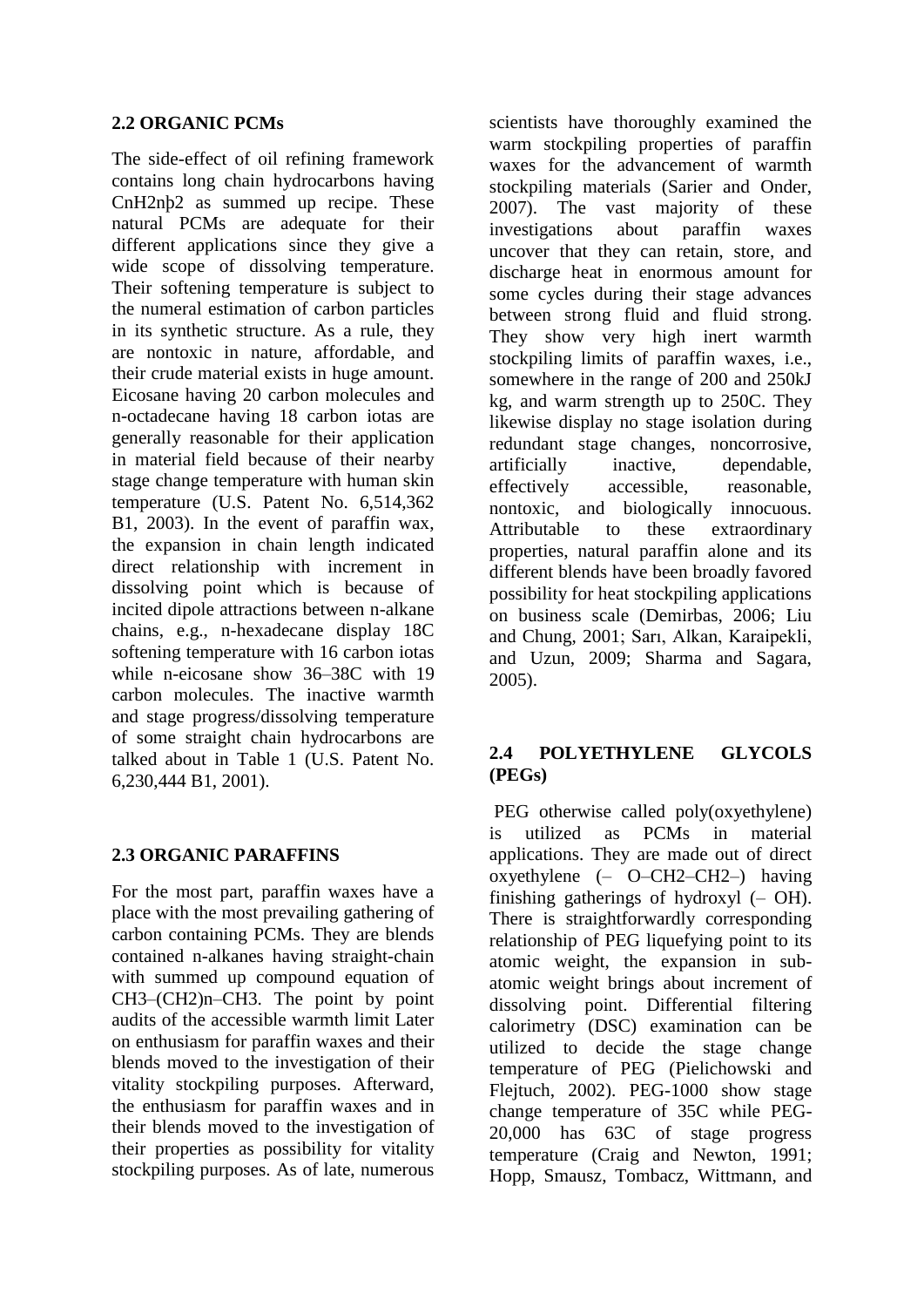Ignacz, 2000). They show double element of being dissolvable in water and natural solvents. Numerous analysts have explored PEGs as PCMs in an assortment of warm stockpiling applications due to their alluring qualities, satisfactory softening temperature interims, high warmth of combination, low fume pressure when liquefied, strength in warm and concoction conditions, biodegradable, non combustible, noncorrosive, nontoxic, and sensible costs (Burchill et al., 1983; Chen, Wang, and Huang, 2011; Chickos, Acree Jr, and Liebman, 1999; Gines et al., 1996; Meng and Hu, 2008; Sarier and Onder, 2008).

#### **2.5 ANIMALS AND PLANT-BASED FATTY ACIDS AND THEIR DERIVATIVES**

Blends of unsaturated fats can be acquired by hydrolysis of plant-and creature based fats and oils. The hydrolyzed fats and oils are filtered and afterward isolated. Unsaturated fats are known to be sustainable source and show similar properties to manufactured paraffin waxes in PCMs applications (Sarı, 2005). They display the ability to withstand a large number of freezing and softening cycles without warm corruption. Also, they have softening congruency, nontoxicity, great concoction and warm dependability, biodegradability, and adequate liquefying temperature go for different warm stockpiling applications (Feldman, Banu, and Hawes, 1995; Feldman, Banu, Hawes, and Ghanbari, 1991; Feldman, Shapiro, Banu, and Fuks, 1989). Unsaturated fats, a portion of their subsidiaries and eutectic blends have as of late been explored as magnificent possibility for the advancement of vitality putting away composites in building envelopes and sun powered vitality frameworks. This is a result of their simple drenching into composites structures and generally excellent physical and warm properties. A

few enterprises blended the majority of the unsaturated fats economically in huge sums for their application in beautifying agents, material, plastics, and different ventures (Feldman et al., 1989). Feldman et al. broadly explored unsaturated fats as PCMs and their warm strong qualities (Feldman et al., 1995). A few analysts have customized the warm properties of unsaturated fats by setting up their eutectic blends. The point of blending eutectic blends was to widen stage progress temperature (Costa, Rolemberg, Meirelles, Coutinho, and Kr€ahenb€uhl, 2009). Unsaturated fats show some bothersome properties like terrible scent, high sublimation rate, and destructiveness which was overwhelmed by esterification of unsaturated fats with alcohols, the esterification brings about unsaturated fat esters which is somewhat another class of PCMs (Sarı, Bic¸er, Karaipekli, Alkan, and Karadag, 2010).

#### **2.6 POLYALCOHOLS AND POLYALCOHOL DERIVATIVES**

PCMs began from alcohols and its subordinates can likewise be applied in the field of warm guideline. PCMs dependent on liquor and amine subsidiaries show strong stage change from a low temperature layered or fastened (monoclinic, and so on.) to a homogeneous high temperature face focused cubic gems (FCCs) that display high evenness and incredible measure of hydrogen bond vitality. They have strong stage change advances (Feng, Liu, He, Wu, and Zhang, 2000; Zhang and Yang, 1990). They show extremely little volumetric change, little disintegration to the gadget, no spillage, long life expectancy, and don't have stage partition issues (Yan and Liang, 2008).

# **3 SYNTHESIS OF PCM**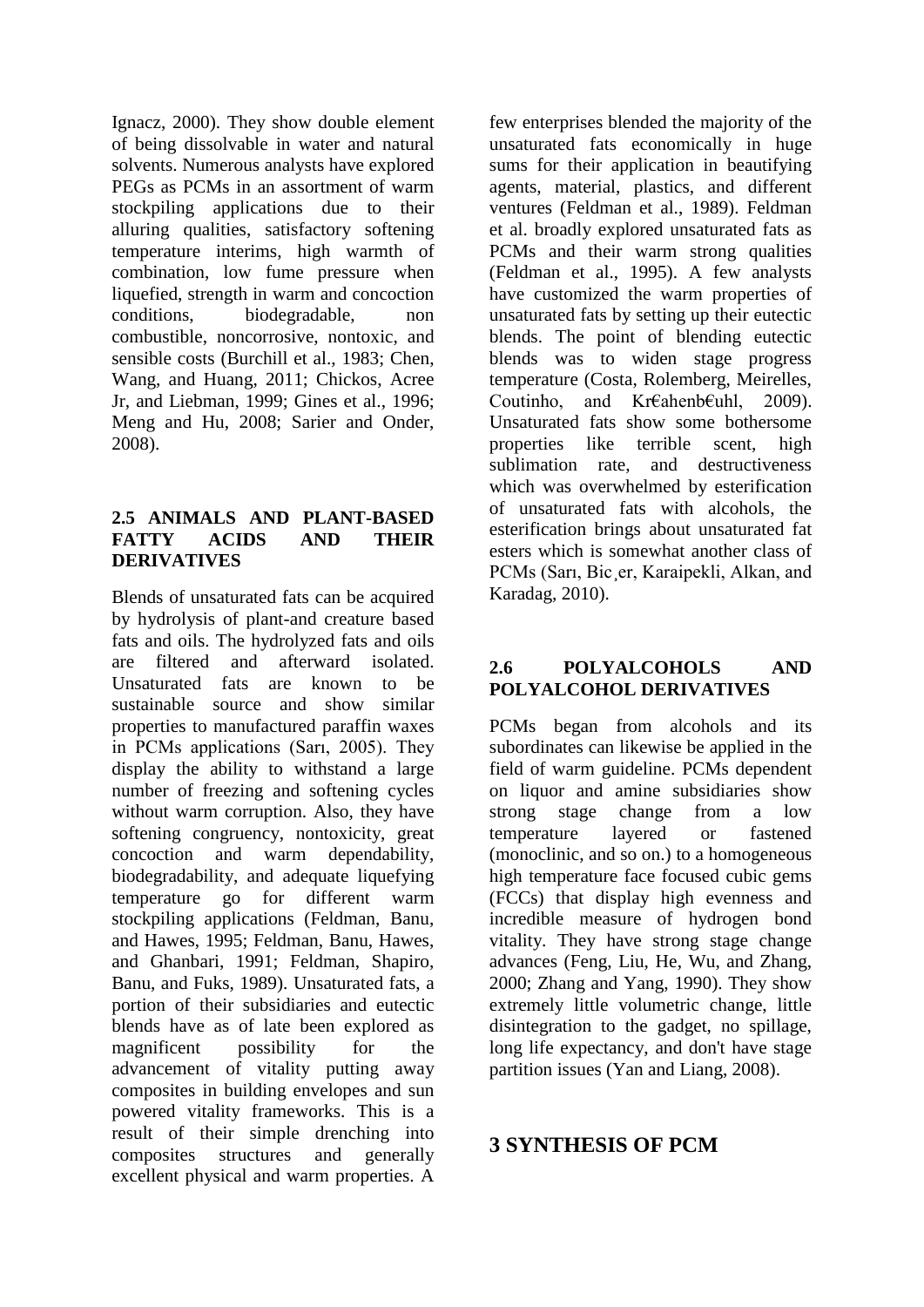#### **3.1 BASIC MICROENCAPSULATION PRINCIPLE**

The union procedure of polymeric particles having normal width in the scope of nano-to millimeters is called microencapsulation. By and large, this procedure is involved two primary morphologies named as microspheres and microencapsulation. During the time spent microsphere, the center material is encircled by polymer arrange while in microencapsulation the center material is encircled by a defensive polymeric exemplifying shell framing a store structure. Green and Schleicher utilized microencapsulation procedure without precedent for 1950s for replicating carbonless paper (Arshady, 1990). Material analysts adjusted microencapsulation procedures on lab scale in 1990s and afterward its applied on mechanical scale for the advancement of significant worth included materials (Nelson, 2002). Writing and licenses revealed numerous strategies for microencapsulation however all procedures follow a similar fundamental rule which is encasing the center/dynamic material, arrangement, and afterward solidifying of nano-or microcapsule. There are three primary gatherings of microencapsulation methods:

- 1. Mechanical procedures
- 2. Physico-compound procedures
- 3. Chemical procedures

Generally microencapsulation procedure is adjusted, contingent upon the synthetic idea of shell material, cost of handling, required container size, and the utilization of solvents. Utilizing physical techniques, containers having molecule size of 100 mm or more prominent can be delivered however this molecule size cases are not adequate for material applications. The cases having molecule size somewhere in the range of 20 and 40 mm are worthy for material application (Nelson, 2001). Additionally, littler size cases having molecule size extending from 1 to 10 mm are favoured for joining into various material strands. At that point Colvin announced that around 1 mm or even less molecule size cases are competent for fuse into fiber while the containers having around 100 mm molecule size are doable for application on materials as froth and covering (U.S. Patent No 5,637,389, 1997). The most appropriate strategies among compound techniques are interfacial polymerization, suspension polymerization, and in-situ polymerization while in physico-synthetic techniques mind boggling or straightforward coacervation methods are adjusted (Borreguero et al., 2011; Hawlader, Uddin, and Khin, 2003; Hawlader, Uddin, and Zhu, 2000; Teixeira, Andrade, Farina, and Rocha-Le~ao, 2004). For the most part, in every one of these procedures, microencapsulation contained two stages as follows:

Step I:emulsification, which influences the molecule size and its size conveyance. Mixing speed, interfacial pressure, volumetric proportion, and science of the two stages can impact the emulsification step.

Step II: container arrangement. The sort and measure of surfactant can significantly influence case arrangement, the emulsion scattering dependability, and the microcapsule molecule size. The response or crosslinking capacity of monomer or prepolymer oversees the arrangement of container molecule (Loxley and Vincent, 1998; Sala€un, Devaux, Bourbigot, and Rumeau, 2008;S anchez, Sanchez, de Lucas, Carmona, and Rodrıguez, 2007; Sundberg and Sundberg, 1993).

# **3.2 METHODS OF MICROENCAPSULATION**

Numerous specialists have contemplated the exemplifying shell material for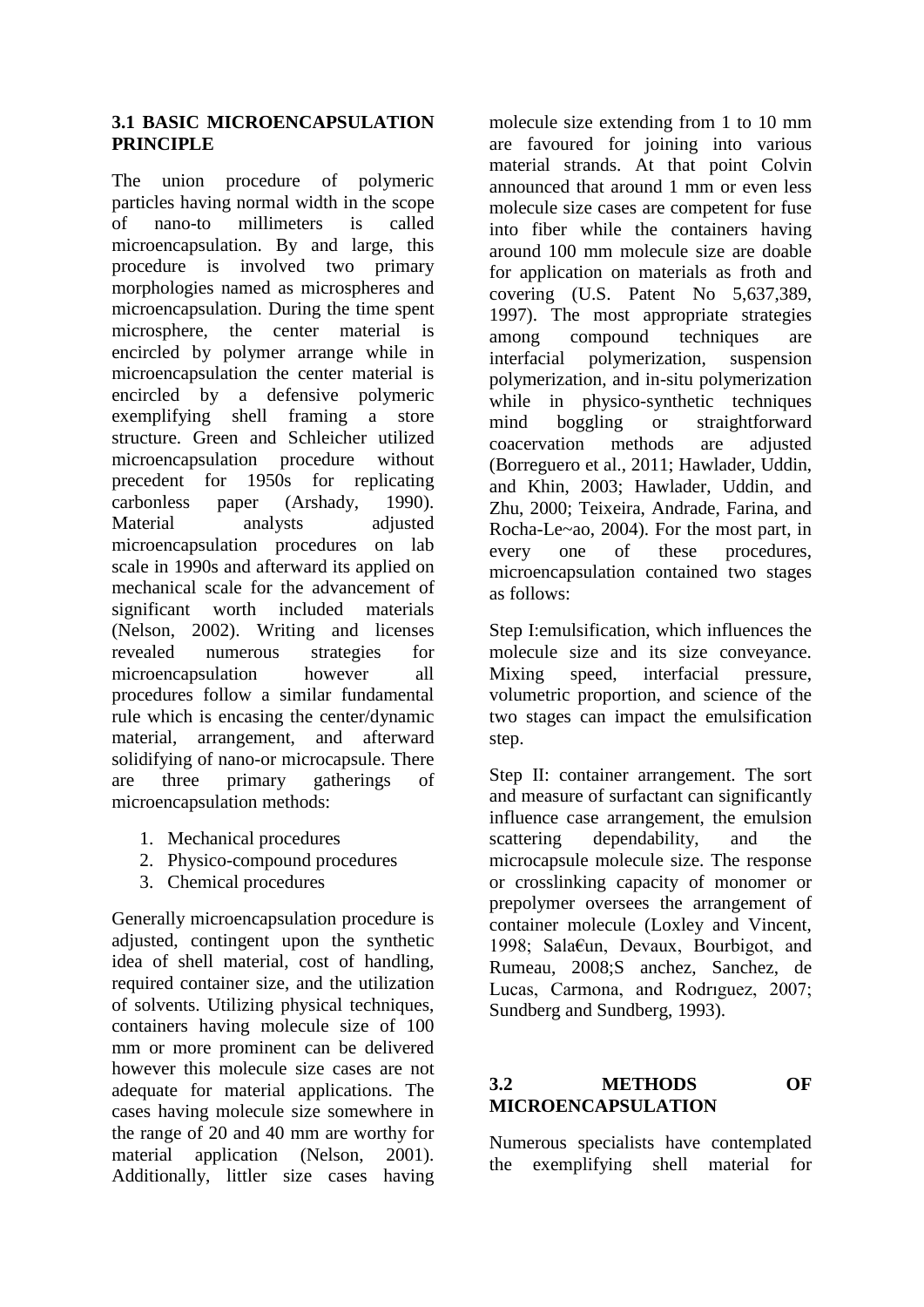improving warm and shear steadiness of containers and assurance of center PCM. Polyurea shells are acquired by interfacial polymerization while applying suspension or emulsion polymerization styrene and PMMA styrene shells can be accomplished. Melamine subsidiary based microcapsule dividers can be blended utilizing in-situ polymerization procedure. As of late, a novel technique called Sol-Gel has been broadly adjusted for silica shell improvement. Some compound epitome strategies are talked about underneath in isolated headings in detail (Fabien, 2011).

#### **3.3 PHASE COACERVATION TECHNIQUE**

The most seasoned procedure of microencapsulation is stage coacervation which is included two sorts: the primary kind is straightforward coacervation and second sort is unpredictable coacervation. By and large, one colloidal solute is added to watery arrangement containing polymer utilizing straightforward coacervation strategy; while two colloids having inverse charges are added to a polymeric arrangement in complex coacervation (Fabien, 2011). It has been represented in Figure 2 that two distinctive immiscible materials, one is covering and other is center are added to a watery stage to make a scattering. Covering material for the most part stores on the outside of center material and turns out to be hard by synthetic or warm cross connecting bringing about strong containers when the absolute free vitality of the framework is diminished. Uddin et al. (2002) utilized the basic coacervation method for exemplifying paraffin wax. They have examined the warmth stockpiling execution of incorporated MPCM after rehashed activities and furthermore determined their idle warmth stockpiling ability to be 56–58 J/g. Arabic gum/gelatin (Hawlader et al., 2003) or chitosan/silk

fibroin (Deveci and Basal, 2009) are two oppositely charged polyelectrolytes utilized in complex coacervation procedure. These two electrolytes become oppositely charged in acidic condition framing fluid complex coacervate which at last amasses on the center materials coming about into essential shell of the case. At that point the response framework is permitted to be chilled off followed by expansion of formaldehyde to improve cross connecting between adjoining chains.



#### **Figure 4** - Microencapsulation by coacervation

At last, to get solidified cases, the pH of the framework is balanced in the scope of 9–11. Later on, by applying complex coacervation procedure, Onder, Sarier, and Cimen (2008) integrated microcapsules devouring gum arabic/gelatin and three distinct sorts ofparaffin waxes. The enthalpy of n-octadecane and nhexadecane was seen to be 165.8 and 144.7 J/g, separately.

#### **3.4 IN-SITU POLYMERIZATION**

The in-situ polymerization is generally drilled for the union of microcapsules having MF and UF as shell material. MF and UF containers are chosen due to its remarkable warm and shear steadiness during use. Their high reactivity is worthwhile in view of their short microencapsulation procedure and high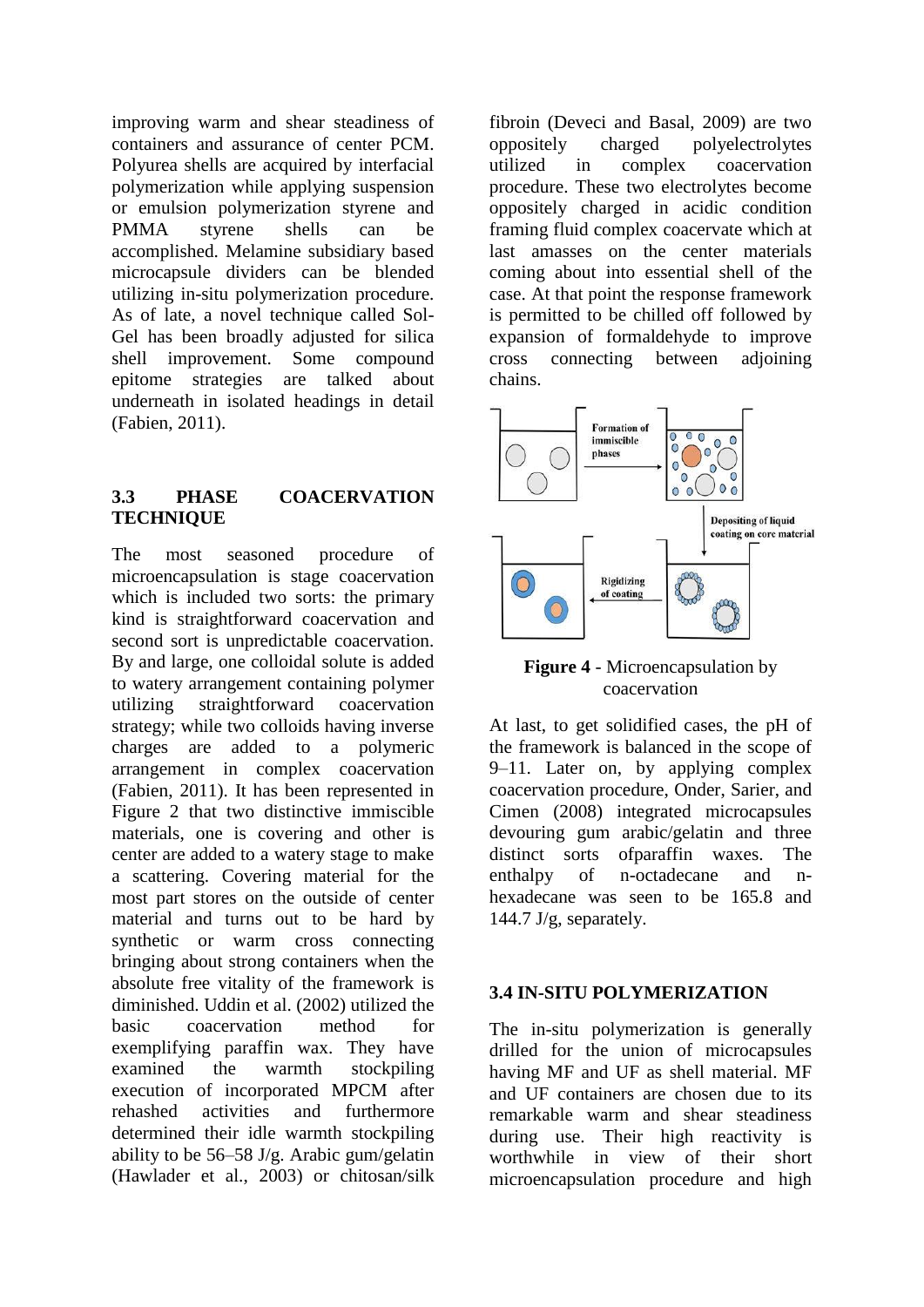substance of stacking. Polycondensation procedure of MF microencapsulation is reliant on the present resinous prepolymer in the interface and their surface movement Sumiga et al., 2011). Point by point component of response is clarified in Figure 3. Figure 4 outlines three stages of embodiment process utilizing in-situ polymerization strategy. In initial step, oil in water emulsion is set up by scattering softened PCM in fluid ceaseless stage with expansion of reasonable surfactant under rapid stirrer. Second step is the planning of prepolymer by dissolving MF in fluid stage utilizing attractive stirrer at 50–60C temperature. The third and last advance is the expansion of (MF) prepolymer dropwise into the emulsion arranged in initial step to accomplish the PCM exemplified under constant mixing. The polymerization response proceeds for 3h in acidic condition at 80C to complete the response of polycondensation. At last, the suspension containing incorporated microcapsules is separated, washed, and dried in broiler to accomplish the ideal powder type of microencapsulated PCM. Writing reports that microencapsulation utilizing MF experiences three continuous advances (Sala€un, Devaux, Bourbigot, and Rumeau, 2009). Under acidic condition, the MF prepolymer is enacted in light of protonation, brings about reduction in the quantity of hydroxyl bunches with increment in the quantity of ether linkages. The dissolvability of prepolymer diminishes on account of reduction in the quantity of hydroxyl gatherings, which at last isolates the concentrated dynamic prepolymer from the constant stage. During the following stage, sap based prepolymer structures essential divider around the wetted center material beads. The pitch fixation on the outside of divider is improved in view of the expanded hydrophilic/lipophilic communications.

The buildup of gum close about the limit stage continues faster as for volume stage, framing flexible and solid divider. The containers can be accomplished as powder at this stage however the mass of the case has not yet accomplished mechanical or warm soundness and will break during resulting drying or restoring. Warm and mechanical stable containers having dynamic center PCM can be accomplished at the last advance that is polycondensation response at the interface. The cases shell arranged from MF have better warm just as mechanical dependability than those incorporated from different polymers (Song, Li, Xing, Hu, and Marcus, 2007). Nearness of free-formaldehyde is a significant disservice of this method. Freeformaldehyde may cause genuine ecological and medical issues. Li, Zhang, Wang, and Niu (2007) attempted to tackle this issue for this reason they expanded the convergence of melamine and urea multiple times that of formaldehyde during the amalgamation of prepolymer. The expansion of smelling salts after the amalgamation to the MPCM was proposed by Sumiga et al. (2011) which will limit the substance of formaldehyde.



**Figure 6** - The schematic representation of encapsulation process using in-situ polymerization

#### **3.5 EMULSION AND SOLVENT EVAPORATION TECHNIQUE**

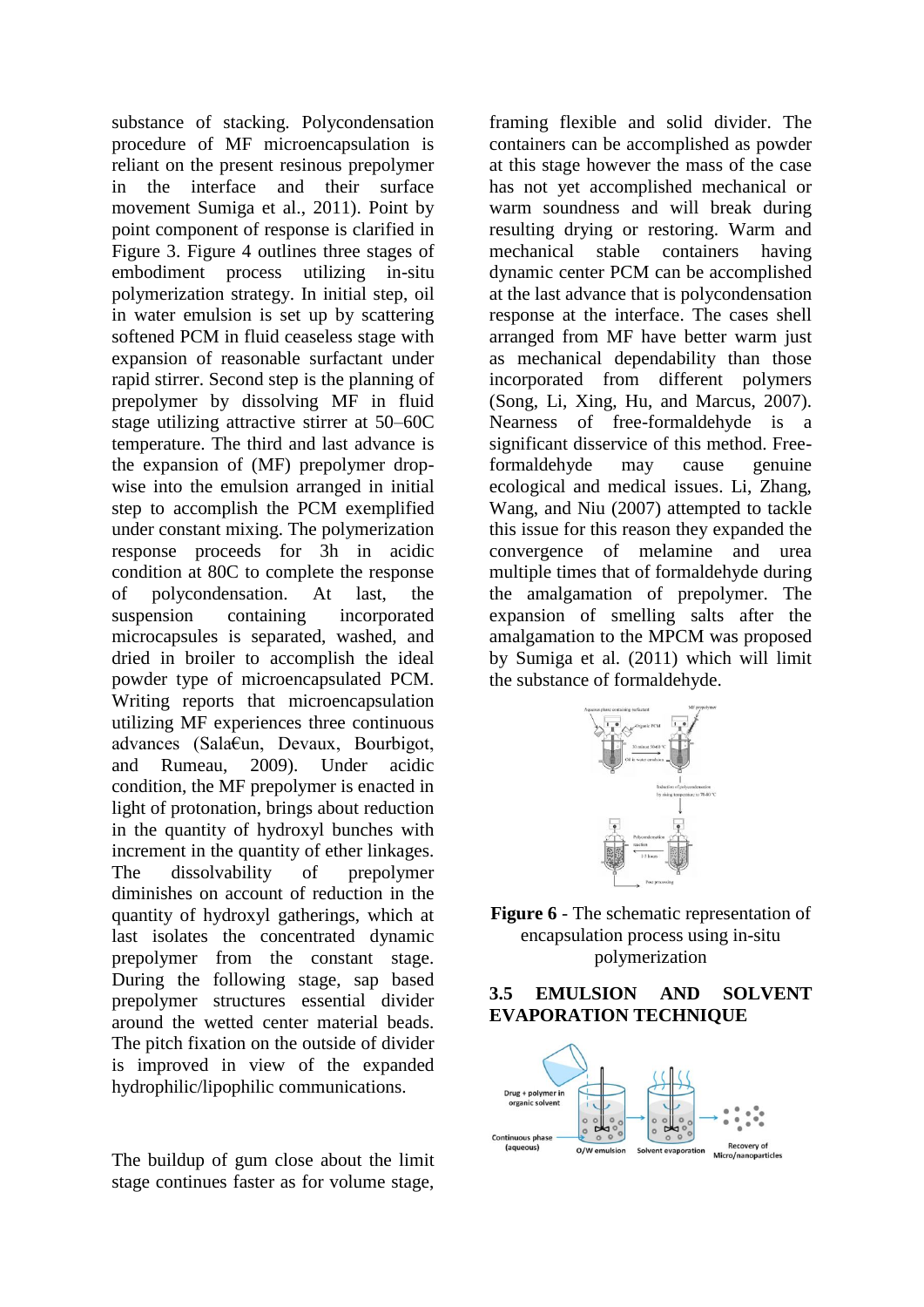#### **Figure 7** - Emulsion/Solvent evaporation technique.

The strategy of dissolvable vanishing is adjusted by the pharmaceutical business for the planning of cases. For epitome utilizing dissolvable vanishing strategy various techniques have been utilized and the alternative of strategy is needy upon the hydrophobicity/hydrophilicity of dynamic center material to be epitomized (Berkland, King, Cox, Kim, and Pack, 2002). The summed up dissolvable dissipation procedure comprises of four stages:

Step I: Dissolving or scattering the center material in the natural dissolvable containing the polymer;

Step II: Emulsifying scattered stage (Step I) in a fluid stage called consistent stage;

Step III: Removal of the dissolvable from scattering utilizing the strategy for dissolvable vanishing coming about the beads of scattering to strong particles;

Step IV: The change of strong containers into powder structure utilizing post handling.

In spite of the fact that the fluid stage is evaded for incredibly hydrophilic mixes due to the normal loss ofdynamic segments that is the reason polymer or dissolvable scattering of strong mixes is readied (Herrmann and Bodmeier, 1998). An initiator is utilized to go before this expansion polymerization response. Figure 2.4 shows the schematic outline of dissolvable dissipation method for combination of microcapsules (Freitas, Merkle, and Gander, 2005). As appeared in Figure 2.4, the scattering of the dynamic part to be exemplified is readied utilizing natural based dissolvable with the assistance of ultrasonic homogeniser and at the same time the prepolymer is broken up in another dissolvable framework, at that point scattering along with prepolymer arrangement are blended in the jar. In this

stage, synthetics required for the inception of the response are blended in the response cup. Progressive increment in temperature results the dissolvable to vanish from the flagon and advances the change of the beads into strong cases. To get powder type of cases, the blend is sifted then buildup is washed and dried in broiler at 50–60C. Dissolvable assumes significant job in this method, the chose dissolvable must display the underneath referenced properties:

- 1. Can effectively break up polymer
- 2. Highly unpredictable
- 3. Low breaking point
- 4. Less or even no poisonous nature

By blending containers utilizing this procedure, for the most part chloroform was utilized as dissolvable previously however now dichloromethane has supplanted it on account of its less harmfulness. Dichloromethane displays high instability, immiscibility in water with low breaking point (Berchane, Jebrail, Carson, Rice-Ficht, and Andrews, 2006; Herrmann and Bodmeier, 1998; Li et al.,1999).

#### **4 PROPERTIES OF PCM**

Various types of materials were utilized as PCM. In head materials ought to satisfy various rules so as to be reasonable to fill in as a PCM.

- 1. Suitable softening temperature
- 2. High softening enthalpy per volume unit [kJ/m<sup>3</sup>]
- 3. High explicit warmth  $[kJ/(kg.K)]$
- 4. Low volume change because of the stage change
- 5. High warm conductivity
- 6. Cycling soundness
- 7. Not combustible, not noxious
- 8. Not destructive

As one of the objectives of dormant vitality stockpiling is to accomplish a high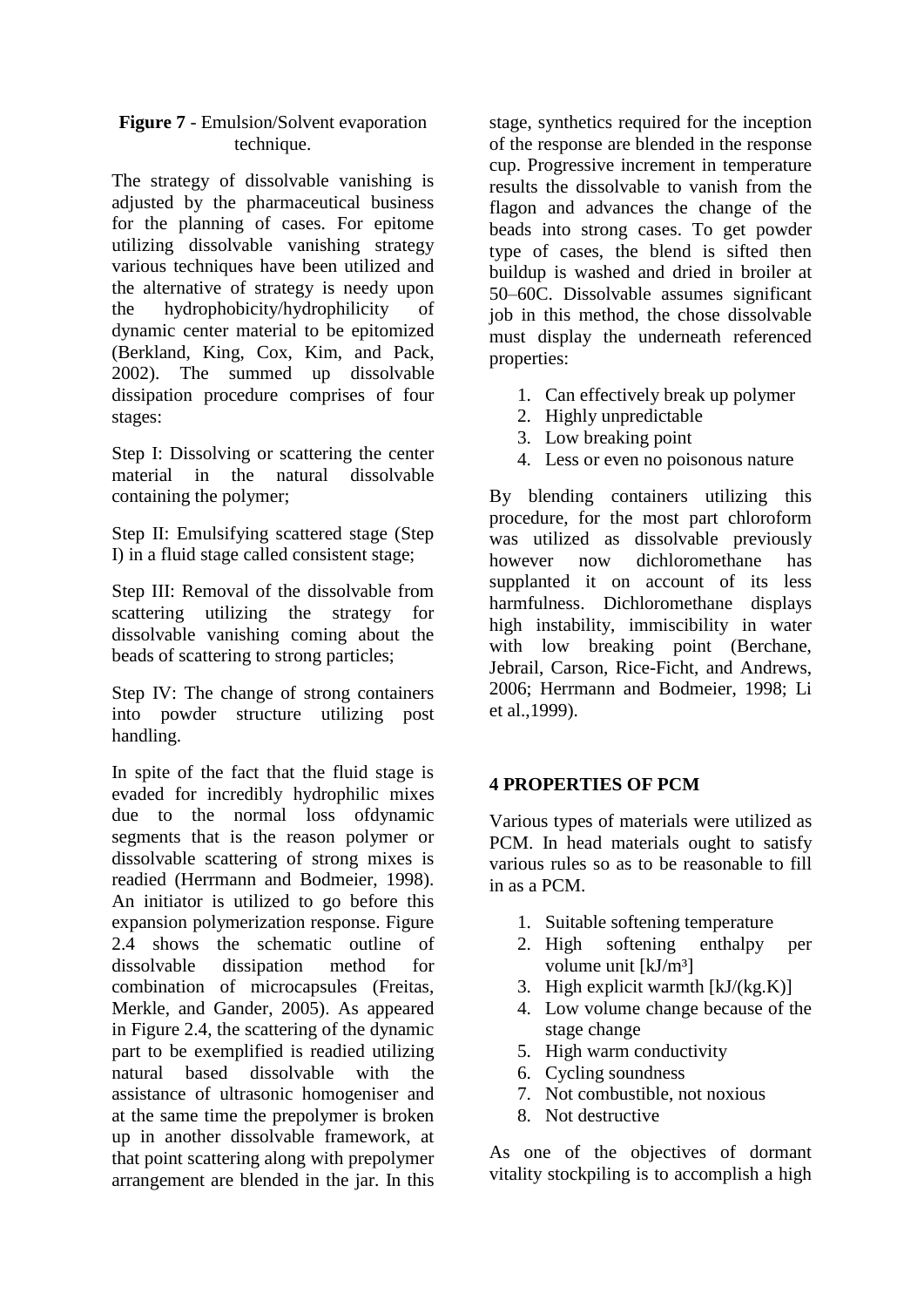stockpiling thickness in a generally little volume, PCMs ought to have a high liquefying enthalpy [kJ/kg] and a high thickness  $\lceil \text{kg/m}^3 \rceil$ , for example a high volumetric liquefying enthalpy [kJ/m<sup>3</sup>].

# **5 APPLICATIONS OF PCM**

## 1. Cool:

Until as of late, pcms were not solid enough to be utilized in cool. We have created pcm with practically unbounded life and great execution in the human solace scope of 18C (64F) to 29C (84F) and further for electronic solace at higher temperature.

## 2. Telecom Shelters:

Telecom covers are protected, cooled fenced in areas that house the core of versatile correspondence, the Base Transceiver Station (BTS). BTS, and furthermore the battery, is temperature touchy and its environmental factors ought to consistently be kept up beneath 35 deg C. In immature nations, there are visit power cuts and single staging, constraining cell specialist organizations to introduce Diesel Generators to help the climate control system in the event of intensity cuts or single staging. Stage Change Material PCM introduced in Telecom Shelter will retain heat in the event of inaccessibility of intensity, limiting/taking out utilization of DG Sets. PCM will get re-charged when force source is accessible. In this way, PCM store vitality utilizing a modest wellspring of intensity and discharge it when that modest wellspring of intensity isn't accessible, therefore saving money on Diesel Cost. Telecom Shelters PCM.

#### 3. Transportation:

Transportation of transient nourishments, temperature delicate pharmaceuticals, various gadgets (like start transformers) and synthetic concoctions (explosives) require refrigerated trucks. Such refrigerated trucks are restrictively costly to work as they use Diesel as a wellspring of vitality. Cost of diesel-created vitality is multiple times higher when contrasted with regular power cost. In this way, Phase Change Material store vitality utilizing a modest wellspring of intensity and discharge it when that modest wellspring of intensity isn't accessible. Stage Change Material - General Products like Green House and Electronic cooling

4. Vehicles

PCM is now utilized today in a dormant warmth battery offered by BMW as discretionary gear in its 5 arrangement. The guideline is very basic, the capacity material is associated with the radiator and stores overabundance heat when the engine has at working fever. This warmth is then accessible at the following virus begin to warm up the engine rapidly (better gas mileage) and for the inside (driving solace). Because of the idle warmth battery's incredible protection, it can keep up the vitality for 2 days at an outside temperature of  $-20^{\circ}$ C. As an augmentation to this application, PCM can likewise be utilized in tail-pipes (exhaust) of vehicles. This will keep up the exhaust system at its structure temperature, diminishing unnecessary Hydro-carbon discharges during vehicle fire up.

#### 5. House warming, warm water:

Sun oriented vitality isn't accessible consistently, and in this manner sun oriented establishments require a middle person stockpiling of the vitality for warming or warm water. PCM based framework will offer the accompanying advantages over a traditional framework: Low volume in contrast with water stockpiling frameworks and a higher proficiency because of a lower temperature distinction among stacking and releasing of the vitality. Idle warmth stockpiling can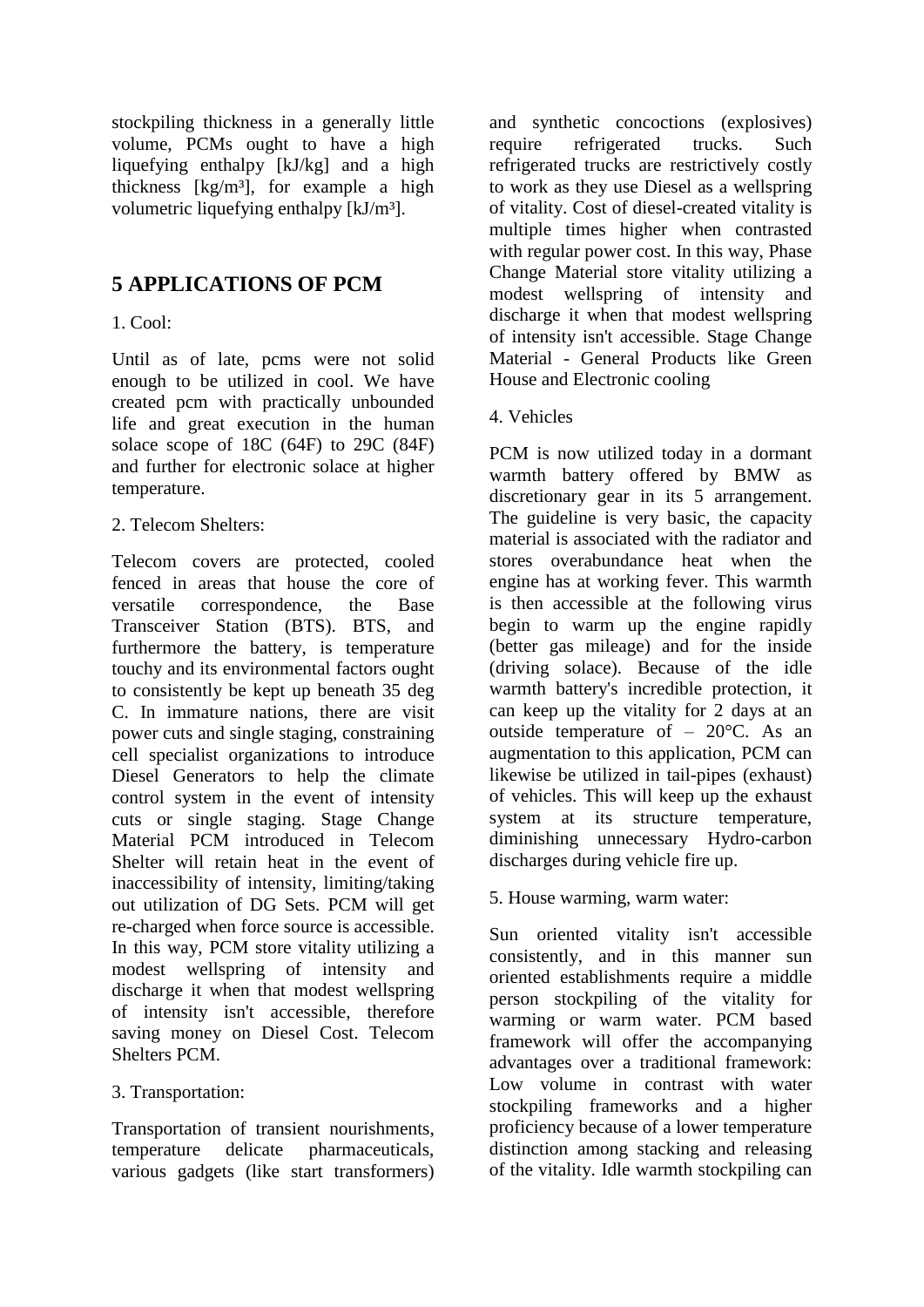likewise be executed in ordinary warming frameworks. Stage Change Material based sunlight based water radiator will likewise give a superior controlled water temperature. Common Cooling Phase Change Material - PCM, Air condition AC.

6. Construction materials:

The climate in a room is discovered agreeable on the off chance that it fluctuates little over the span of the day. Thus, homes with thick dividers are found particularly agreeable: cool in the late spring and warm in the winter. To accomplish this solace in less huge developments, one can execute materials containing PCM and along these lines exhibiting indistinguishable properties from thick dividers. By retaining heat at the pinnacles (for example during daylight) and postponed discharge in the night, as a rule one can even manage without cooling.

# 7. Providing food:

The transportation of warm dinners requires a warmth source; else it won't fulfill the quality guidelines set by the purchasers. An electric warming source can't generally be executed, in such cases Phase Change Material offer a perfect, automatic warming component. The dissolving purpose of the PCM relies on the temperature at which the food ought to be kept.  $60^{\circ} - 70^{\circ}$ C are ideal with the goal that the food doesn't keep on cooking yet is sufficiently hot to eat.

# 8. Hardware:

Electronic hardware is very touchy to over-warming, adversely impacting both lifetime and dependability of the parts. Until this point, metal blades are utilized for heat sinking improving their cooling limit with extra fans. The sinking of warmth tops utilizing PCM is completely solid since no engine or temperature estimations are required. The PCM recovers itself between tops by discharging the warmth with cooling blades. The preferred position is a littler cooling framework with a high reliability.link on section 2.

## 9. Green Houses:

It is critical to keep up temperatures in a little range to empower plants developed in a green house to thrive. In any case, because of enormous temperature swings in daytime and evening time temperatures, most green houses need cooling and additionally warming. Stage Change Material introduced in floor of such green houses will dispense with or decrease the reliance on cooling/warming

10. Temperature Peak Stabilization:

In the synthetic business, there are applications where refrigeration and warming are required in a similar group. In such cases, utilization of PCM will decrease utility expenses, as PCM will store vitality from the substance response for use at a later stage in a similar clump.

11. Field of materials:

1.Space wears (space suits and gloves)

2.Sports wears (gloves for ice climbing, dynamic wear, under wear for cycling and running)

3.Medical applications (careful dress, for example, gloves, tops, outfits, bedding garments for patients, wound gauzes, and some wise items that can keep up understanding internal heat level in emergency unit))

4.Fire retardant materials (gloves and suits for firemen)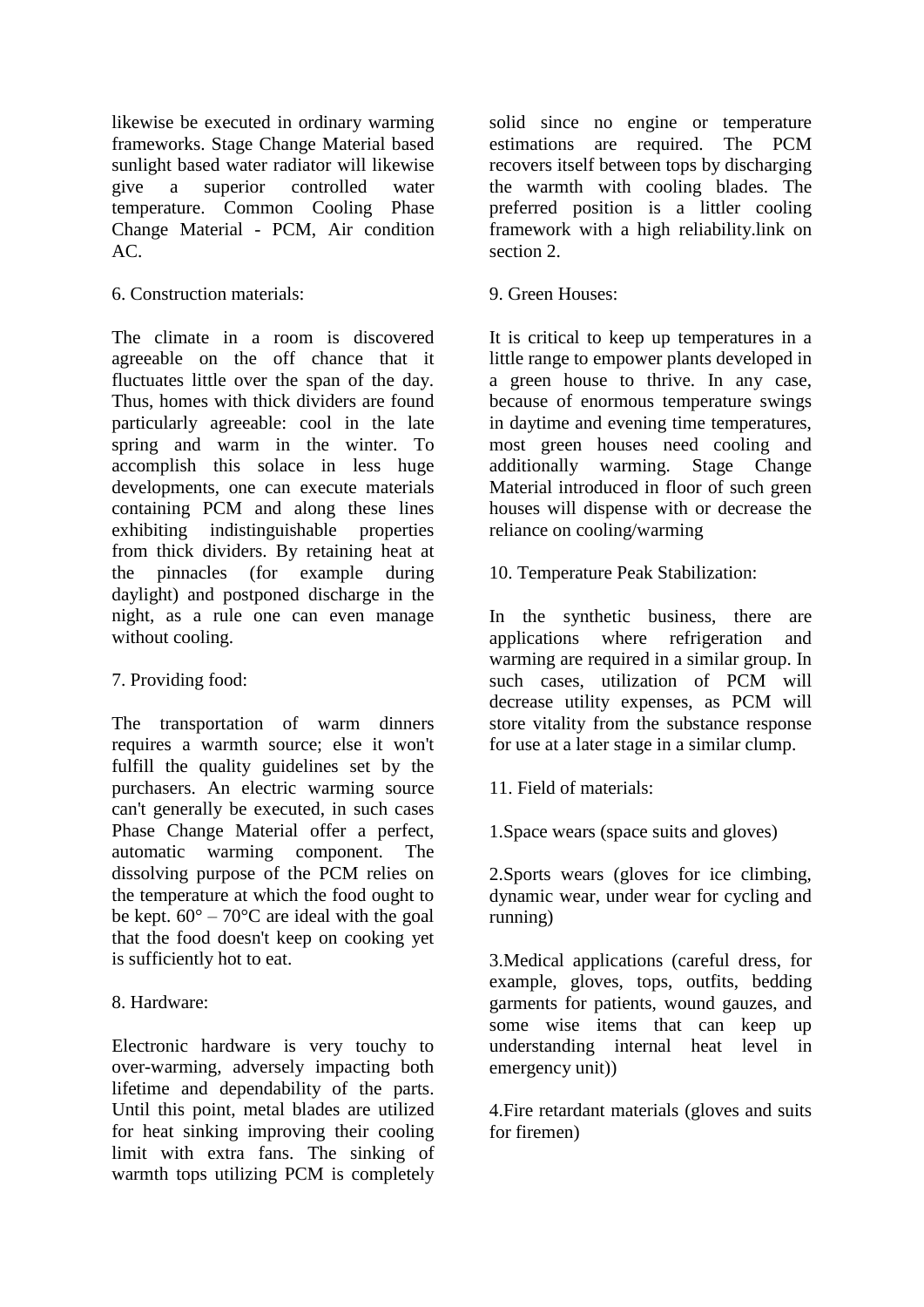5.Bedding and different extras (bedding covers, pads, camping cots, and covers)

6.Building material materials (design structure inserted in concrete)

7.Automotive material (car insides and seat covers)

8.Shoes and different frill (climbing boots, skiing boots, golf shoes, driver boots, and so forth.)

9.Other applications (geotextiles and agrotextiles)

# **6 ADVANTAGES OF PCM**

1. As a powerful warm Insulation:

In contrast to regular (reasonable) capacity materials, PCM ingests and discharge heat at an about consistent temperature. They store 5–14 times more warmth for every unit volume than reasonable capacity materials, for example, workmanship, or rock. An enormous number of PCMs are known to dissolve with a warmth of combination in any necessary range (Atul Sharma, 2009). Stage change materials have the capacity to change their state with a specific temperature run. These materials ingest vitality during the warming procedure as stage change happens, in any case this vitality can be moved to the earth in the stage change run during an opposite cooling process. The protection impact came to by the PCM relies upon temperature and time; it happens just during the stage change (in the temperature scope of the stage change) and ends when the stage change in the entirety of the PCMs would finish. Since, this sort of warm protection is transitory; consequently, it tends to be alluded to as unique warm protection.

PCM can be utilized as a warm battery which will offer un-interfered with cooling. For these applications, the PCM must be incorporated with the current refrigeration framework to guarantee PCMs are completely energized by the refrigeration unit and is accessible quickly when there is a force blackout. PCMs are broadly utilized for building cooling frameworks and for strategic applications. Utilizing PCMs are a lot lesser in cost when contrasted with diesel generators as PCMs get charged during off-top hours when force is accessible. Another inconvenience of utilizing diesel generators is the time slack to begin the framework which can be unfortunate for crucial applications.

In the retail or modern coolers and coolers PCMs are coordinated inside the body of the machine to such an extent that the evaporator curl is in consistent contact with the PCM. While the machine is stopped to the force, the refrigeration unit all the while charges the PCM and furthermore keeps the lodge cool. The figure beneath outlines the utilization of PCM in profound cooler. PCMs offer a reinforcement of over 16 hours securing the item during power shutdowns.In the virus chain application the reefer trucks expend a lot of diesel for running the refrigeration unit and in numerous trucks there are likewise imperatives in mounting a refrigeration unit. PCM incorporated trucks offer the advantage of using less expensive electric vitality to store the warm vitality which will be adequate to keep up the temperature for more than 12 hours of transportation. This makes an interpretation of in to immense sparing in the operational expense with a unimportant effect on the capital expense.

# **7 LIMITATIONS OF PCM**

2. As a back-ready for cooling application: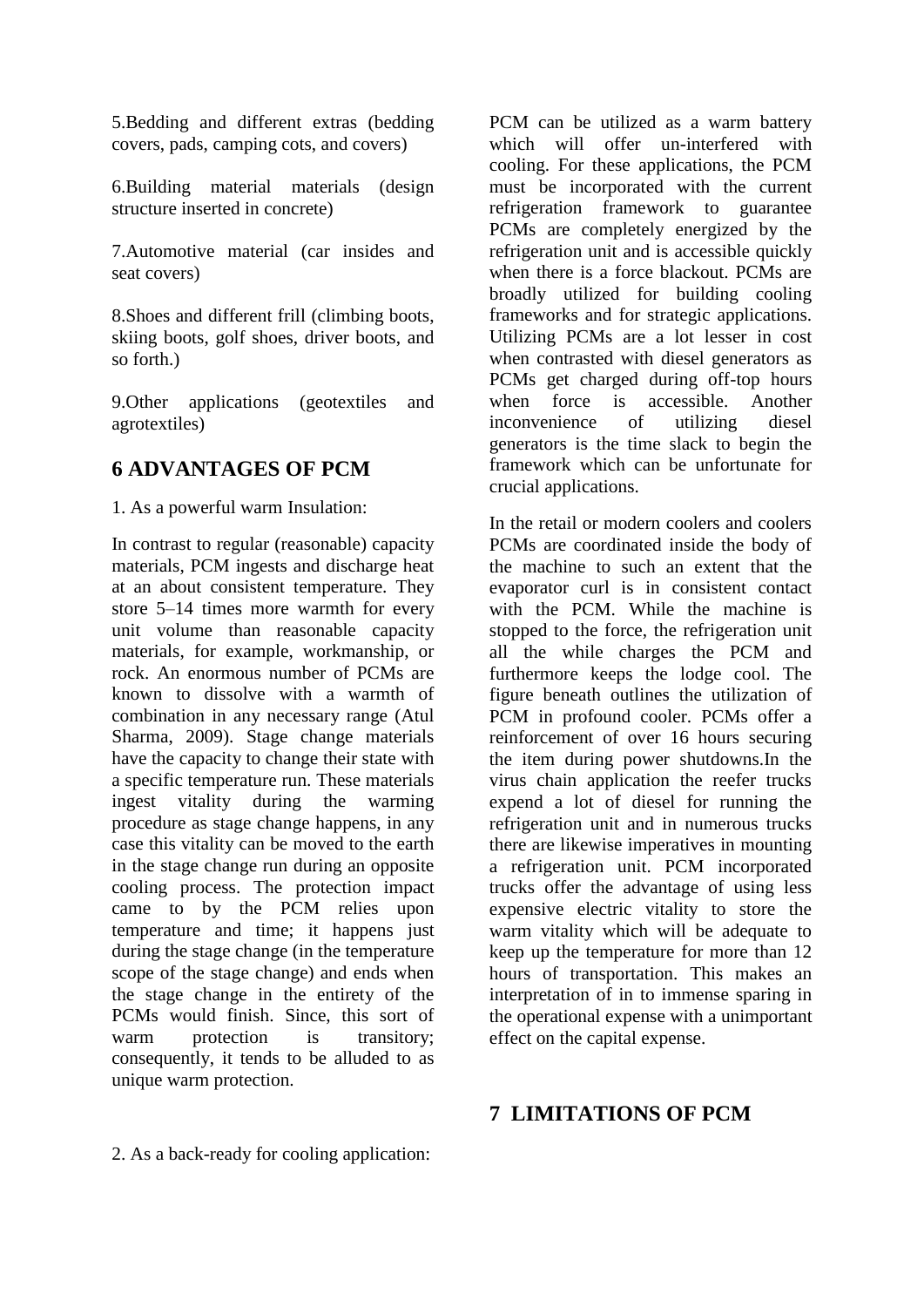There are different sorts of stage change materials. The most ordinarily utilized ones incorporate salt hydrates, unsaturated fats, esters, and paraffin. Ionic fluids are viewed as a greater amount of the more up to date ones. Each kind of material bears a few burdens or constraints. For example, the trouble with ice is that it is acceptable just when kept up at any rate temperature of 0oC; same is the situation with gel packs. Gel packs have a transcendent compound called sodium polyacrylate. With its expansion, the entire gem structure of ice is changed and subsequently, ice loses its capacity to fill in as a functioning stage change material.Another model is a salt hydrate. A few issues happen when the salt hydrate is utilized as a stage change material. The principle issue is that salt hydrate liquefies incongruently when liquefying into a soaked watery stage and a strong stage. On account of the distinctions in thickness, a marvel called decay happens, which much of the time is irreversible. Different issues of salt hydrates incorporate their poor nucleating properties (which can be balanced by including a nucleating specialist). Additionally, change in volume alongside their ruinous nature and poisonousness are one of the conspicuous issues of utilizing salt hydrates. Paraffin is a conventional stage change material and furthermore bears a few confinements. Unadulterated paraffin items are thought to have high idle warms. Oil based paraffin has geopolitical results as a result of the arrival of an overabundance measure of carbon which adds to the an unnatural weather change emergency.

# **8 CONCLUSION**

Stage Change Materials have changed the manner in which warm bundling arrangements are planned. At the point when used to address certain particular applications, as refrigerated item shipments, productive use will bring about

littler, lighter (decreased cargo) warm bundling plans that beat their water‐based partners. There are additionally numerous difficulties in the production and utilization of PCMs that must be thought of. It is basic that the maker of the PCM refrigerants comprehend these key difficulties to guarantee their bundling will proceed as planned and keep up the most significant level of value. Also, the client must comprehend the utilization of the PCM refrigerant in their particular application to guarantee that the bundling will proceed as planned and that they are being ecological mindful. request for PCM's to be utilized in structures, they should meet warm solace measures, which means the stage change temperature of PCM's shuld be between 18℃ to 30 ℃. What's more, the properties, for example, synthetic soundness, fire qualities and similarity with constructional materials likewise should be considered in the PCMs choices. Inert warmth stockpiling with PCMs has been utilized in the dividers, roofs and floors, indicating a noteworthy effect on lessening the temperature variance by putting away the sun powered vitality during the daylight hours for uninvolved sunlight based warming. It is additionally helpful for off-top warm stockpiling, ventilation and cooling. Some reenactment works were additionally explored which can gave a decent calculated direction on PCM-structures plan. Regardless of from the trial works or reproduction works, unmistakably consolidating PCMs into the structure structures can fundamentally diminish the indoor temperature changes. Be that as it may, more examinations should be done on appropriation techniques for PCM's with existing structure structures, which may influence the security, dependability and practicability of the warm vitality stockpiling utilized in structures.

# **9 REFERENCES**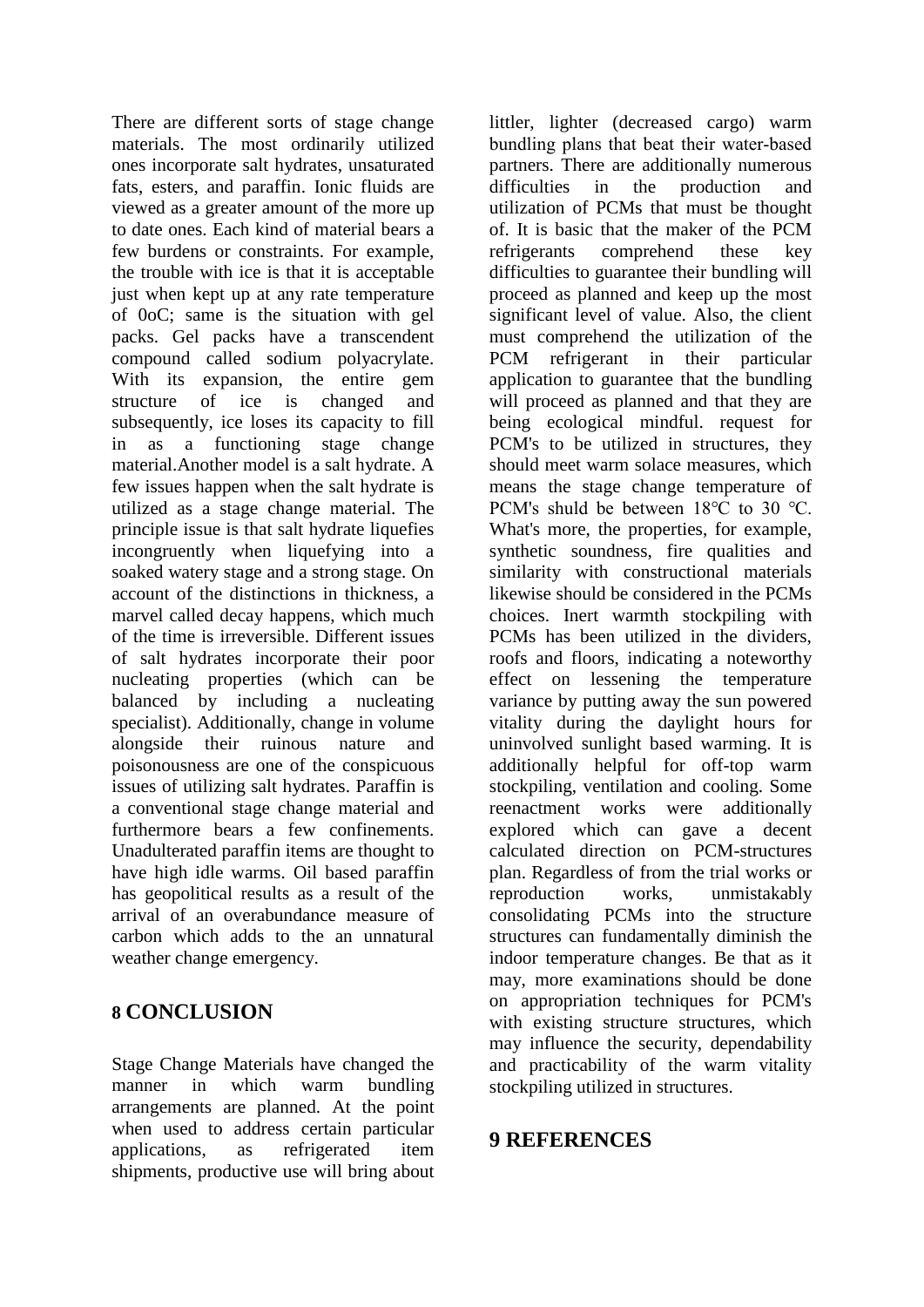- 1. Agbossou, A., Zhang, Q., Sebald, G., & Guyomar, D. (2010). Solar micro-energy harvesting based on thermoelectric and latent heat effects. Part I: Theoretical analysis. Sensors and Actuators A: Physical, 163(1),277–283.
- 2. Alay, S., G€ode, F., & Alkan, C. (2010). Preparation and characterization of poly (methylmethacrylate-coglycidyl methacrylate)/n-hexadecane nanocapsules as a fiber additive for thermal energy storage. Fibers and Polymers, 11(8),1089–1093.
- 3. Alkan, C. (2006). Enthalpy of melting and solidification of sulfonated paraffins as phase change materials for thermal energy storage. Thermochimica Acta, 451(1-2),126–130.
- 4. Alkan, C., Sarı, A., & Karaipekli, A. (2011). Preparation, thermal properties and thermal reliability of microencapsulated n-eicosane as novel phase change material for thermal energy storage. Energy Conversion and Management, 52(1),687–692.
- 5. Arshady, R. (1990). Microspheres and microcapsules, a survey of manufacturing techniques Part II: Coacervation. Polymer Engineering and Science, 30(15),905–914.
- 6. Bendkowska, W., & Wrzosek, H. (2009). Experimental study of the thermoregulating properties of nonwovens treated with microencapsulated PCM. Fibres & Textiles in Eastern Europe, 5(76),87–91.
- 7. Berchane, N. S., Jebrail, F. F., Carson, K. H., Rice-Ficht, A. C., & Andrews, M. J. (2006). About mean diameter and size distributions of poly(lactide-coglycolide) (PLG) microspheres. Journal of Microencapsulation, 23(5),539–552.
- 8. Berkland, C., King, M., Cox, A., Kim, K. K., & Pack, D. W. (2002). Precise control of ournal of Controlled Release, 82(1),137–147. PLG microsphere size provides enhanced control of drug release rate. J
- 9. Bhatkhande, P. S. (2011). Development of thermo-regulating fabric using phase change material (PCM) (Master's thesis). Eastern Michigan University. Retrieved from

<https://pdfs.semanticscholar.org/>

- 10. Biswas, D. R. (1977). Thermal energy storage using sodium sulfate decahydrate and water. Solar Energy, 19(1),99–100.
- 11. Black, J. K., Tracy, L. E., Roche, C. P., Henry, P. J., Pesavento, J. B., & Adalsteinsson, T. (2010). Phase transitions of hexadecane in poly (alkyl methacrylate) coreshell microcapsules. Journal of Physical Chemistry B, 114(12),4130–4137.
- 12. Borreguero, A., Valverde, J., Rodrıguez, J., Barber, A., Cubillo, J., & Carmona, M. (2011). Synthesis and characterization of microcapsules containing RubithermV R RT27 obtained by spray drying. Chemical Engineering Journal, 166(1),384– 390.
- 13. Bryant, Y. G. (1999). Melt spun fibers containing microencapsulated phase change material. ASME-Publications-HTD, 363,225–234.
- 14. Buddhi, D., Sawhney, R., Sehgal, P., & Bansal, N. (1987). A simplification of the differential thermal analysis method to determine the latent heat of fusion of phase change materials. Journal of Physics D: Applied Physics, 20(12),1601.
- 15. Burchill, S., Hall, P. L., Harrison, R., Hayes, M. H. B., Langford, J. I., Livingston, W. R., … Tuck, J. J.